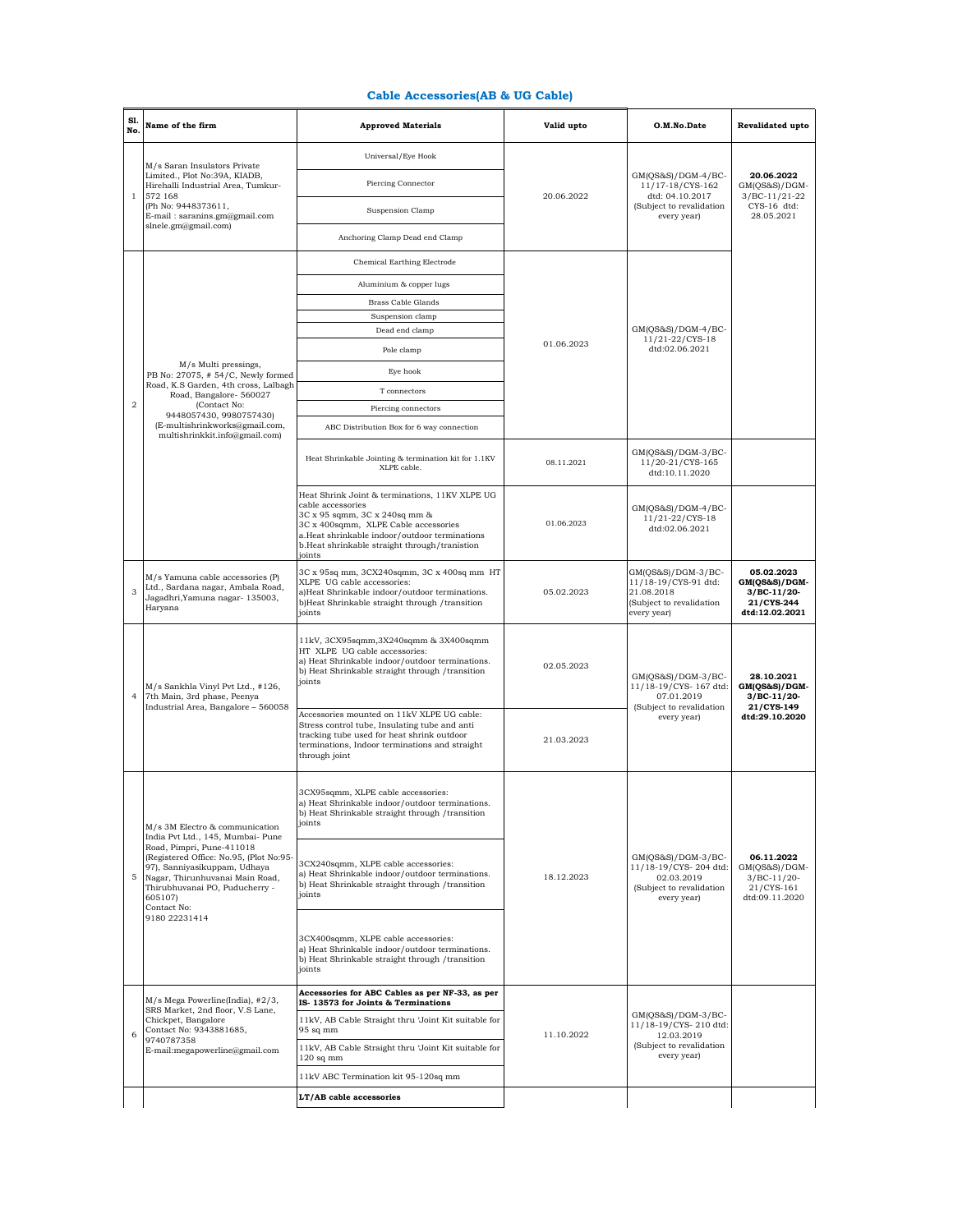|                | M/s SICAME India Connectors Pvt<br>Ltd.,<br>S.No: 473/1(part), #96,<br>Sirunkundram Village post,<br>Chegalpet Taluk, Kanchipuram Dist-<br>603108, Tamilnadu<br>Contact No:<br>91-44-27410200                                                                                                                              | Insulating piercing connectors.                                                                                                                                                                                                                                                    | 09.02.2023 | $GM(QS&S)/DGM-3/BC-$<br>11/20-21/CYS-243<br>dtd:10.02.2021                                                       |                                                                              |
|----------------|----------------------------------------------------------------------------------------------------------------------------------------------------------------------------------------------------------------------------------------------------------------------------------------------------------------------------|------------------------------------------------------------------------------------------------------------------------------------------------------------------------------------------------------------------------------------------------------------------------------------|------------|------------------------------------------------------------------------------------------------------------------|------------------------------------------------------------------------------|
| $\overline{7}$ |                                                                                                                                                                                                                                                                                                                            | Anchoring clamp / Dead end clamp assembly                                                                                                                                                                                                                                          |            |                                                                                                                  |                                                                              |
|                |                                                                                                                                                                                                                                                                                                                            | Suspension clamp/Tension clamp assembly                                                                                                                                                                                                                                            |            |                                                                                                                  |                                                                              |
|                |                                                                                                                                                                                                                                                                                                                            | Stainless steel strap with Buckle                                                                                                                                                                                                                                                  |            |                                                                                                                  |                                                                              |
|                |                                                                                                                                                                                                                                                                                                                            | Junction sleeves (Mid span Joints)                                                                                                                                                                                                                                                 |            |                                                                                                                  |                                                                              |
|                |                                                                                                                                                                                                                                                                                                                            | Three phase LT AB cable distribution box for 5 & 6<br>connection and Single phase LT AB cable<br>distribution box for 20 & 10 connections                                                                                                                                          |            |                                                                                                                  |                                                                              |
|                | M/s Raychem RPG(P) Ltd., No.37/7,<br>Ground Floor, Aga Abbas Ali Road,<br>Off Halasur Road, Bangalore-560 042                                                                                                                                                                                                              | Heat Shrinkable Joint & terminations, 1.1KV XLPE<br>cable accessories                                                                                                                                                                                                              | 06.06.2022 | $GM(QS&S)/DGM-3/BC-$<br>11/19-20/CYS- 117 dtd:<br>20.09.2019<br>(Subject to revalidation<br>every year)          |                                                                              |
|                |                                                                                                                                                                                                                                                                                                                            | 11kV, Jointing & cable termination kit as per IS -<br>13573 3CX95sqmm, 3CX240sqm, 3CX400sqmm,<br>11kV XLPE UG cable Accessories<br>a. Heat shrinkable indoor/ outdoor terminations<br>b. Heat shrinkable straight through/ Transition<br>joints                                    |            |                                                                                                                  | 06.06.2022<br>GM(QS&S)/DGM-<br>$3/BC-11/20-$<br>21/CYS-166<br>dtd:11.11.2020 |
|                |                                                                                                                                                                                                                                                                                                                            | LT & HT AB Cable Accessories                                                                                                                                                                                                                                                       |            |                                                                                                                  |                                                                              |
| 8              |                                                                                                                                                                                                                                                                                                                            | Insulating piercing connectors.                                                                                                                                                                                                                                                    |            |                                                                                                                  |                                                                              |
|                | (Ph No: 9180-40676666, F-9180-<br>25586039, www.raychemrpg.com)                                                                                                                                                                                                                                                            | Anchoring clamps (Dead end) assembly for<br>bare/insulated wire                                                                                                                                                                                                                    |            |                                                                                                                  |                                                                              |
|                |                                                                                                                                                                                                                                                                                                                            | Suspension clamp assembly                                                                                                                                                                                                                                                          |            |                                                                                                                  |                                                                              |
|                |                                                                                                                                                                                                                                                                                                                            | Pre-insulated lugs/ferrules                                                                                                                                                                                                                                                        |            | GM(QS&S)/DGM-3/BC-                                                                                               |                                                                              |
|                |                                                                                                                                                                                                                                                                                                                            | Steel strap & Buckles                                                                                                                                                                                                                                                              | 28.01.2024 | 11/20-21/CYS-234<br>dtd:29.01.2021                                                                               |                                                                              |
|                |                                                                                                                                                                                                                                                                                                                            | Eye Hook type A & B (Suitable for ABC fittings)                                                                                                                                                                                                                                    |            |                                                                                                                  |                                                                              |
|                |                                                                                                                                                                                                                                                                                                                            | Insulating line cover                                                                                                                                                                                                                                                              |            |                                                                                                                  |                                                                              |
|                |                                                                                                                                                                                                                                                                                                                            | Cable end caps                                                                                                                                                                                                                                                                     |            |                                                                                                                  |                                                                              |
|                | M/s Western Cablex Engineering Pvt<br>Ltd                                                                                                                                                                                                                                                                                  | Heat Shrinkable Joint & terminations, 1.1KV XLPE<br>cable accessories                                                                                                                                                                                                              | 13.10.2021 |                                                                                                                  |                                                                              |
| 9              | 202, Universal Industrial Estate, J.P.<br>Road, Andheri West, Mumbai -<br>400058<br>Ph No: 91 22 26358098,<br>E-mail: info@wcablex.com,<br>wcablex@gmail.com<br>Factory Unit: No.7, Silver Industrial<br>Estate, Bhimpore, Nani Daman<br>396210.                                                                           | 11kV, Jointing & cable termination kit as per IS -<br>13573 3Cx95sqmm, 3CX240sqm, 3Cx400sqmm<br>11kV XLPE UG cable Accessories<br>a. Heat shrinkable indoor/ outdoor terminations<br>b. Heat shrinkable straight through/ Transition<br>joints                                     | 27.03.2024 | GM(QS&S)/DGM-3/BC-<br>11/19-20/CYS-156<br>dtd:18.11.2019<br>(Subject to revalidation<br>every year)              | 04.05.2023<br>GM(QS&S)/DGM-<br>$3/BC-11/21-$<br>22/CYS-13<br>dtd:04.05.2021  |
|                | M/s SGP Industries,<br>Madapatna, Near Vinayaka Engg<br>Works, Harragadde post, Jigani hobli,<br>10 Anekal Taluk,<br>Bangalore - 560105<br>(Mob: 9591075579, 8050777535,<br>8951892319)<br>E-mail:sgp indl@rediffmail.com                                                                                                  | Accessories for ABC cables<br>• Suspension clamp<br>· Insulating Piercing Connector<br>Anchor Clamp Assembly                                                                                                                                                                       | 25.10.2024 | $GM(QS&S)DGM(E1.,)-$<br>3)/BC-11/ 19-20/Cys-<br>165 dated:09.12.2019<br>(Subject to revalidation<br>every year)  |                                                                              |
|                | M/s Spoorthy Metal Technologies Pvt<br>Ltd<br>Dabuspete, Nelamangla, Bangalore -<br>562111<br>E-mail: spoorthymetals@gmail.com<br>Contact No: 9036928643                                                                                                                                                                   | 157-P Sopura Industrial Area, 1st phase, 11kV, Jointing & cable termination kit as per IS - 13573<br>3Cx95sqmm, 3CX240sqm, 3Cx400sqmm 11kV XLPE<br>UG cable Accessories<br>· Heat shrinkable indoor/ outdoor terminations<br>· Heat shrinkable straight through/ Transition joints | 05.08.2024 | $GM(QSS & SDGM (El.,)$ -<br>3)/BC-11/20-21/Cys-76<br>dated:13.08.2020<br>(Subject to revalidation<br>every year) | 16.09.2021<br>GM(QS&S)/DGM-<br>3/BC-11/20-21/CYS-<br>125 dtd:18.09.2020      |
|                | M/s BBC Cellpack Electrical Products,<br>Behr Bircher cell pack BBC India Private<br>Limited.<br>No.801, NDM-1, Netaji Subhash Place,<br>12 Pitampura, New Delhi - 110034<br>Factory Unit: No:149, EHTP, Phase 5,<br>Sector 56, Kundli Sonpat, Haryana -<br>131028<br>Ph no:9830059945<br>E-mail:pinaki.gupta@cellpack.com | 11kV, Jointing & cable termination kit as per IS-13573<br>3Cx95sqmm, 3CX240sqm, 3Cx400sqmm 11kV XLPE<br>UG cable Accessories<br>a. Heat shrinkable indoor/outdoor terminations<br>b. Heat shrinkable straight through/ Transition joints                                           | 09.07.2024 | GM(QS&S)DGM(El.,)-<br>3)/BC-11/20-21/Cys-<br>134 dated:05.10.2020<br>(Subject to revalidation<br>every year)     |                                                                              |
| 13             | M/s Compaq International Pvt. Ltd, VPO-<br>Shadipur, Gurunak Nagar, Khajuri Road,<br>Yamuna Nagar, Khajuri Road, Yamuna<br>Nagar-135001, Haryana                                                                                                                                                                           | 3C x 95sq mm, 3CX240sqmm, 3C x 400sq mm HT XLPE<br>UG cable accessories:<br>a)Heat Shrinkable indoor/outdoor terminations.<br>b)Heat Shrinkable straight through /transition joints                                                                                                | 18.12.2022 | GM(QS&S)/DGM-4/BC-<br>11/17-18/CYS-53 dtd:<br>22.06.2018<br>(Subject to revalidation<br>every year)              | 17.10.2021<br>GM(QS&S)/DGM-<br>3/BC-11/20-21/CYS-<br>143 dtd:19.10.2020      |
| 14             | M/s Ensto India Private Limited,<br>A2/78, Safdarjang Enclave, New Delhi-<br>110029<br>(Works: Plot No:241-242,<br>Sector 6, IMT Manesar, 122050, Haryana,<br>Gurgon<br>Tel: 91124474242                                                                                                                                   | Accessories for ABC cables<br>· Insulation Piercing Connectors<br>Anchor Assembly<br>Suspension Assembly<br>· Service clamp<br>• Transformer Connections<br>Junction Sleeves<br>Stainless Steel Strap & Buckles                                                                    | 03.11.2021 | GM(QS&S)/DGM-3/BC-<br>11/20-21/CYS-156 dtd:<br>04.11.2020<br>(Subject to revalidation<br>every year)             |                                                                              |